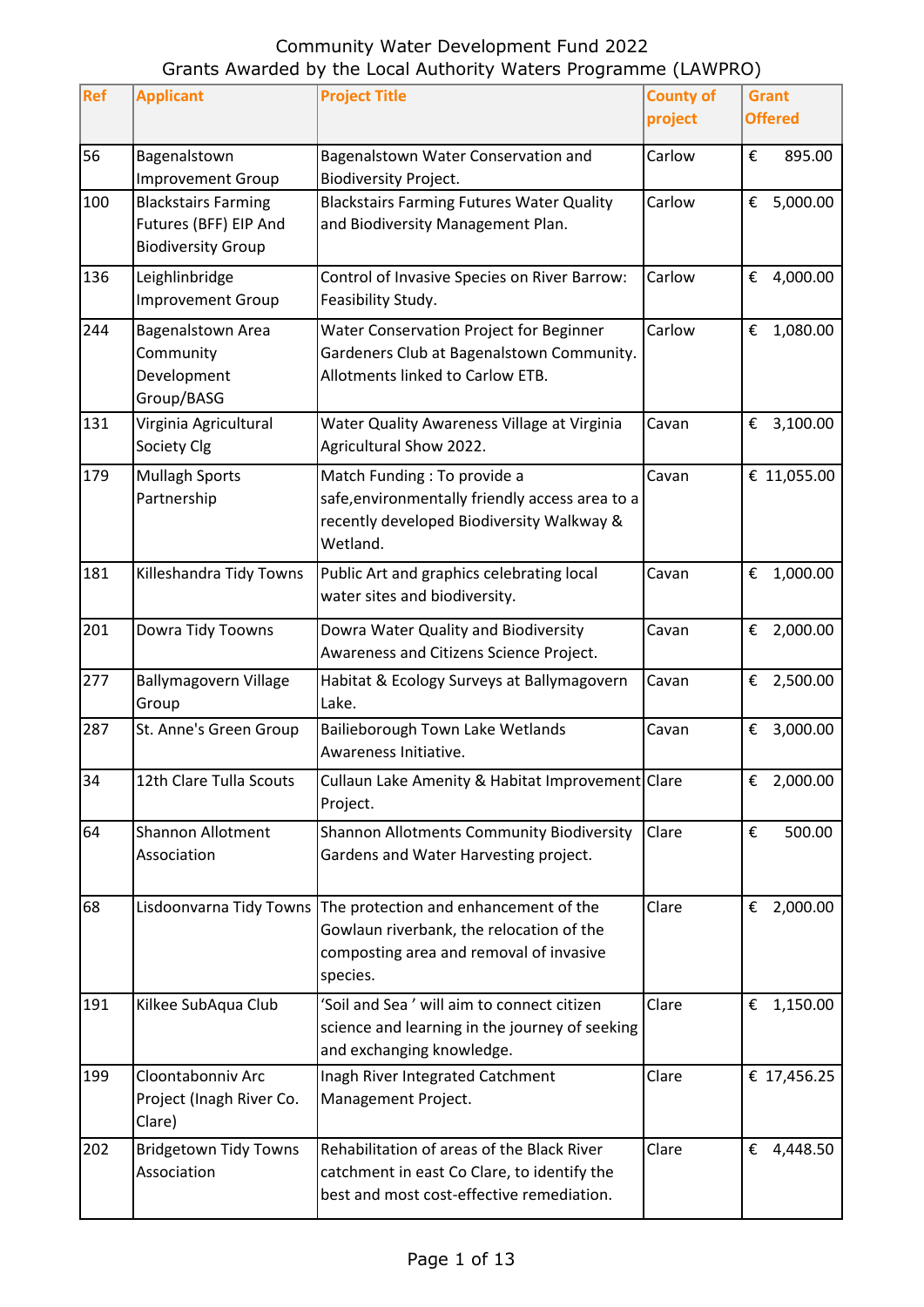| Ref  | <b>Applicant</b>                                                    | <b>Project Title</b>                                                                                                                   | <b>County of</b><br>project | <b>Grant</b><br><b>Offered</b> |
|------|---------------------------------------------------------------------|----------------------------------------------------------------------------------------------------------------------------------------|-----------------------------|--------------------------------|
| 222  | Shannon Town<br><b>Community Wetlands</b>                           | <b>Wetlands Biodiversity Awareness &amp; Training</b><br>Project - Shannon Town Community<br>Wetlands.                                 | Clare                       | € 1,250.00                     |
| 256  | Doon Lake Development<br>part of Broadford<br>Development Committee | Doon Lake Enhancement & Educational<br>Work.                                                                                           | Clare                       | 2,000.00<br>€                  |
| $4*$ | IRD Duhallow Clg.                                                   | Connecting Duhallow farmers and<br>communities through riparian tree planting in<br>two Blue Dot Catchments.                           | Cork                        | 6,500.00<br>€                  |
| 18   | <b>Clonakilty Tidy Towns</b>                                        | <b>Clonakilty Bio Diversity Plan Awareness</b><br>Booklet.                                                                             | Cork                        | €<br>600.00                    |
| 28   | Cork Sub Aqua Club                                                  | Oysterhaven Seagrass Survey and Monitoring<br>Project.                                                                                 | Cork                        | € 2,705.23                     |
| 46   | Friends of the Dripsey<br><b>Rivers</b>                             | <b>Dripsey Rivers Biodiversity Awareness</b><br>Project.                                                                               | Cork                        | 1,471.45<br>€                  |
| 50   | Youghal Blue & Green<br>Network Cumann na<br>Daoine                 | Keane Park Pond Ecological Assessment and<br>Biodiversity Management Plan, Youghal, Co.<br>Cork.                                       | Cork                        | 1,000.00<br>€                  |
| 96   | Clogheen Marsh and<br><b>Clonakilty Biodiversity</b>                | Clonakilty Bay and Clogheen Marsh local<br>engagement project.                                                                         | Cork                        | €<br>500.00                    |
| 98   | Coiste Forbartha Béal<br>Átha'n Ghaorthaidh CLG                     | The Béal Átha'n Ghaorthaidh Wetland<br>Project.                                                                                        | Cork                        | 2,700.00<br>€                  |
| 113  | City)                                                               | Friends of The Glen (Cork The Glen River Handbook and Interactive<br>Launch Week.                                                      | Cork                        | €<br>3,145.50                  |
| 115  | Monkstown Tidy Towns                                                | Litter awareness project called '3 for the sea'<br>to erect plaques asking walkers to collect 3<br>pieces of litter from the seafront. | Cork                        | 625.05<br>€                    |
| 117  | Cork Environmental<br>Forum                                         | Cork City Freshwater Monitoring Network -<br>purchase of Riverfly monitoring kit.                                                      | Cork                        | €<br>500.00                    |
| 119  | <b>GLENBOWER WOOD &amp;</b><br><b>LAKE LIMITED</b>                  | Upgrade of existing pathway that runs mostly<br>along the River Dissour in a Riparian Wood at<br>Glenbower, Killeagh, Co. Cork.        | Cork                        | 2,000.00<br>€                  |
| 124  | <b>Bandon Environmental</b><br><b>Action Group</b>                  | BEAG community actions and activities for<br>Bandon Biodiversity, River Quality,<br>Environment and Wildlife.                          | Cork                        | €<br>500.00                    |
| 130  | The Crann Centre                                                    | Conservation at Crann including design and<br>construction of swales and pond to connect<br>the Oeenarare River to its floodplain.     | Cork                        | €<br>8,500.00                  |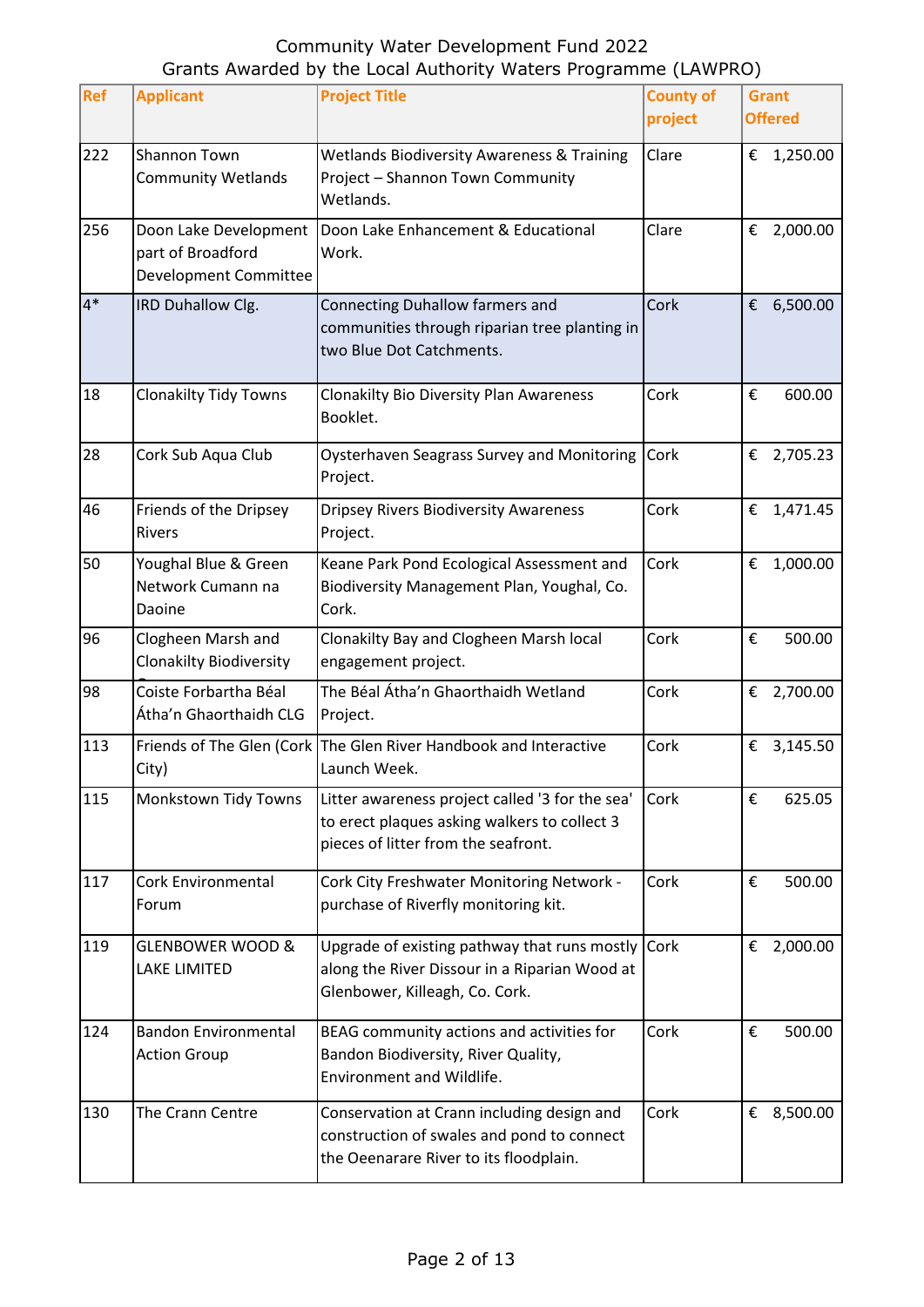| Ref | <b>Applicant</b>                                                                                                                 | <b>Project Title</b>                                                                                                                                                                       | <b>County of</b><br>project | <b>Grant</b><br><b>Offered</b> |
|-----|----------------------------------------------------------------------------------------------------------------------------------|--------------------------------------------------------------------------------------------------------------------------------------------------------------------------------------------|-----------------------------|--------------------------------|
| 140 | <b>Tracton Biodiversity</b><br>Group (TBG) Affiliated to<br>Knocknamanagh CLG T/A   Plan.<br><b>Tracton Community</b><br>Council | Minane River Catchment Area - Community<br>led Study - Aquatic Baseline and Management                                                                                                     | Cork                        | € 3,938.00                     |
| 143 | Charlevillle Tidy Towns                                                                                                          | Treatment of Invasive Species in Charleville<br>Area close to the Glen River.                                                                                                              | Cork                        | € 3,014.60                     |
| 224 | Croi Na Laoi<br>Tidy Towns Inchigeela                                                                                            | Sustainable Management of the watercourse<br>Development Society and flora habitats Inchigeela, Co. Cork.                                                                                  | Cork                        | € 4,270.00                     |
| 245 | <b>Funcheon Catchment</b>                                                                                                        | Planting trees as part of a riparian buffer strip<br>along part of the Farahy River.                                                                                                       | Cork                        | 2,000.00<br>€                  |
| 254 | Association                                                                                                                      | Rockchapel Development River Feale Water Quality, Biodiversity &<br><b>Environmental Awareness Project including</b><br>schools engagement and signage.                                    | Cork                        | €<br>3,000.00                  |
| 267 | <b>SECAD Partnership CLG</b>                                                                                                     | Getting to know the Rivers of your area<br>(Midleton & Macroom). Equipment and<br>training for Citizen Science workshops.                                                                  | Cork                        | €<br>1,184.95                  |
| 279 | Naomhoga Chorcai                                                                                                                 | Biodiversity hedge on the south side of the<br>banks of the River Lee.                                                                                                                     | Cork                        | €<br>500.00                    |
| 284 | <b>Ballineen and Enniskeane</b><br><b>Tidy Towns Association</b>                                                                 | Aquatic and Biodiversity Engagement<br>Programme for two Schools and the<br>Community in Ballineen and Enniskeane<br>Bandon River.                                                         | Cork                        | 1,976.10<br>€                  |
| 8   | <b>Barrack Hill Town Park</b><br><b>Steering Committee</b>                                                                       | Barrack Hill Urban Wetland Way,<br>Carndonagh. Creation of pond, wetland, walk<br>and cycleway adjacent to Barrack Hill Town<br>Park. Match funding for a bigger LEADER<br>funded project. | Donegal                     | € 17,807.25                    |
| 59  | An Taisce NW Region<br>(Donegal Association)                                                                                     | River Lennon - A Nature Corridor 2022.<br>Schools engagement project including site<br>visits to the river and workshops.                                                                  | Donegal                     | €<br>3,000.00                  |
| 120 | Wild Inishowen                                                                                                                   | Sharagore Wetland Trail - bringing the<br>community to the wetland. Match funding for<br>an application under Outdoor Recreation<br>Infrastructure Scheme.                                 | Donegal                     | 2,500.00<br>€                  |
| 128 | Killybegs Regeneration<br>Group                                                                                                  | Development of Killybegs Riverwalk. Match<br>funding for a bigger LEADER project.                                                                                                          | Donegal                     | €<br>2,000.00                  |
| 134 | <b>Cloughaneely Angling</b><br>Association                                                                                       | Habitat Assessment with a view to future<br>Restoration and Enhancement of the Ray and<br>Tullaghobegley Rivers.                                                                           | Donegal                     | €<br>6,000.00                  |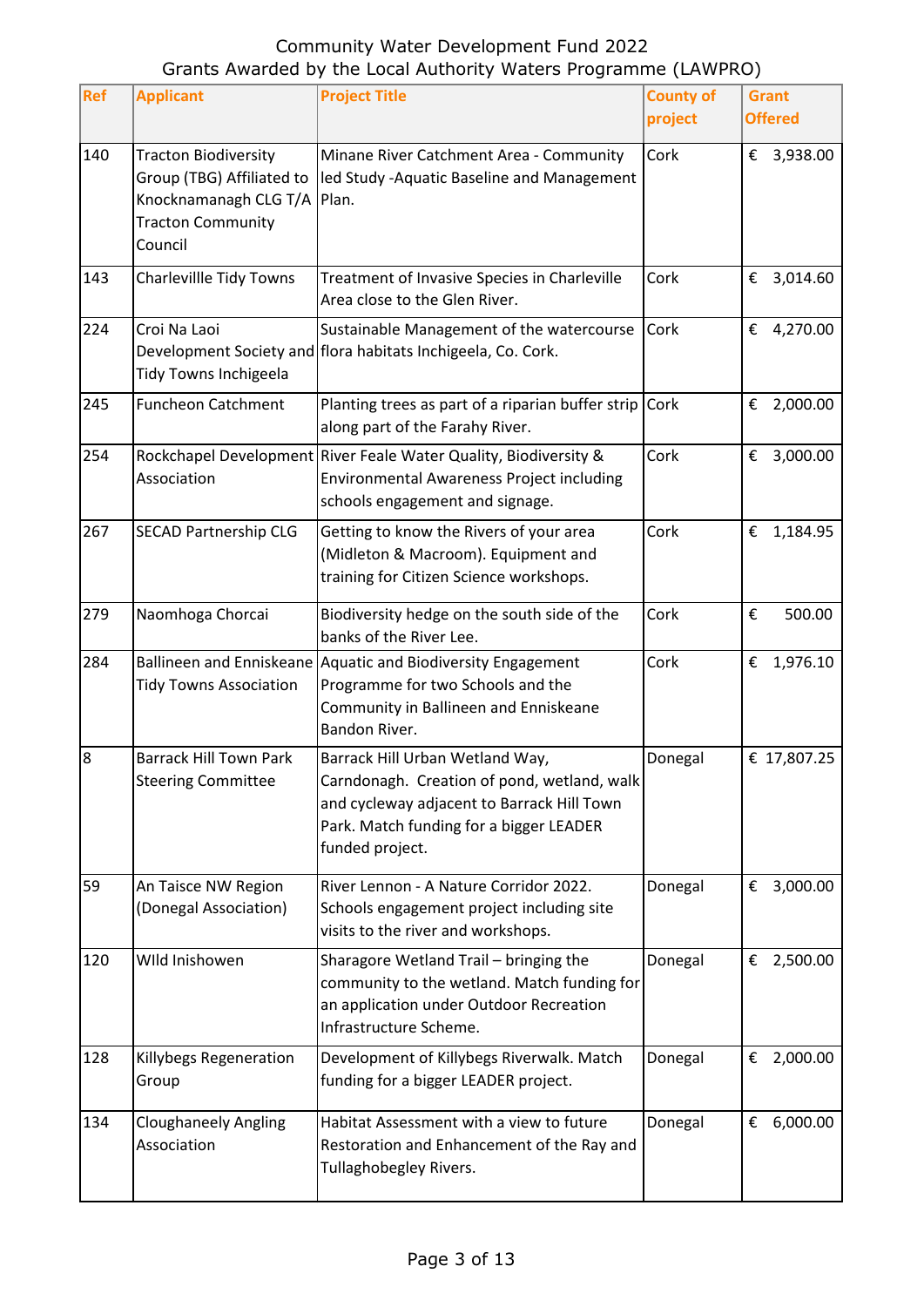| <b>Ref</b> | <b>Applicant</b>                                         | <b>Project Title</b>                                                                                                                                                                                                  | <b>County of</b><br>project | <b>Grant</b><br><b>Offered</b> |
|------------|----------------------------------------------------------|-----------------------------------------------------------------------------------------------------------------------------------------------------------------------------------------------------------------------|-----------------------------|--------------------------------|
| 156        | Awake Tourism Limited                                    | Ecological survey, signage and awareness<br>along Owentocker River within the town of<br>Ardara.                                                                                                                      | Donegal                     | € 4,344.00                     |
| 189        | <b>Ray Community Group</b>                               | Glenalla Community Landscape Discovery<br>Project using the Framework for Integrated<br>Land and Landscape Managment (FILLM)<br>approach to identify and solve water qulity<br>issues along Glenalla River Catchment. | Donegal                     | 4,657.00<br>€                  |
| 255        | Deele Community<br>Anglers                               | Delving into the Deele - Community River<br>School for the Deele Catchment including<br>biodiversity workshops and practical river<br>conservation training.                                                          | Donegal                     | 5,000.00<br>€                  |
| 260        | <b>Inishowen Rivers Trust</b>                            | What's happening on Inishowen Rivers - a<br>short conference.                                                                                                                                                         | Donegal                     | 1,000.00<br>€                  |
| 272        | 8th Donegal Scouts<br>Carndonagh                         | 8th Donegal Scouts Carndonagh.<br>Development of a RIVER CLASSROOM - "A<br>Space To Learn, To Grow, To Be And To<br>Enjoy".                                                                                           | Donegal                     | 4,533.75<br>€                  |
| 7          | Raheny Tidy Village<br>Group                             | Installation of rainwater planters for Raheny<br>village to conserve water and prevent run off<br>into the Santry river.                                                                                              | Dublin                      | €<br>4,212.00                  |
| 53         | Axis Ballymun                                            | RAIN-POWER-PLAY. This project will grow<br>community awareness of water quality and<br>support sustainable urban drainage (SUDS). It<br>involves the installation of planter boxes in<br>the Ballymun area.           | Dublin                      | 2,500.00<br>€                  |
| 67         | <b>Shandon Residents</b><br>Association                  | Phibsboro Royal Canal Ecological Survey and<br>habitat conservation project - Shandon<br>Residents Association.                                                                                                       | <b>Dublin</b>               | 3,838.00<br>€                  |
| 95         | An Taisce Dun Laoghaire<br>Association                   | Booterstown Marsh Nature Reserve -<br>Puccinellia Fasciculata Borrer's Saltmarsh<br>Grass habitat survey.                                                                                                             | <b>Dublin</b>               | €<br>500.00                    |
| 139        | Ringsend Irishtown<br>Tidytowns and<br>Environment group | 'Catching Raindrops' - installing water butts,<br>rainwater planters and encouraging nature-<br>based solutions to protect waterways.                                                                                 | Dublin                      | €<br>900.00                    |
| 148        | Flossie and The Beach<br>Cleaners                        | The Big Weigh In 2022. Nationwide clean up<br>of local beaches held over two hours on a<br>chosen day. Results publicised.                                                                                            | <b>Dublin</b>               | €<br>1,500.00                  |
| 170        | <b>Dublin Northwest</b><br>Partnership                   | Construction of rainwater planters and<br>planting same at Dublin Northwest<br>Partnership as demonstrator SUDs project.                                                                                              | <b>Dublin</b>               | €<br>1,100.00                  |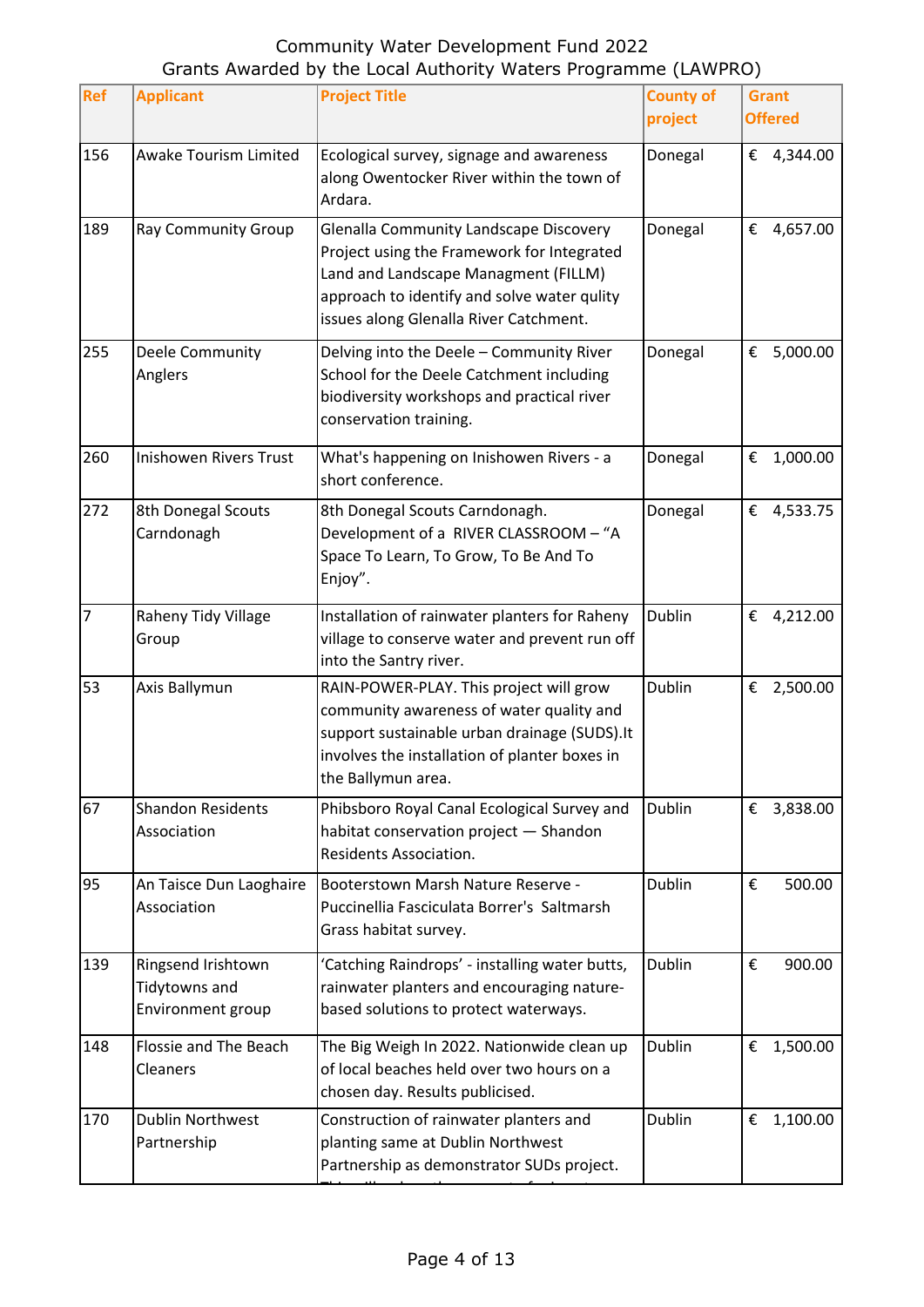| Ref  | <b>Applicant</b>                                                                                                                  | <b>Project Title</b>                                                                                                                                        | <b>County of</b><br>project | <b>Grant</b><br><b>Offered</b> |
|------|-----------------------------------------------------------------------------------------------------------------------------------|-------------------------------------------------------------------------------------------------------------------------------------------------------------|-----------------------------|--------------------------------|
| 180  | An Taisce Dun Laoghaire<br>Association                                                                                            | Booterstown Marsh Nature Reserve Insect<br>Study.                                                                                                           | Dublin                      | € 2,700.00                     |
| 187  | Loughlinstown Estate                                                                                                              | Investigative assessment of Kill of the Grange<br>Management Committee Stream within Loughlinstown Linear Park by a<br>qualified environmental consultancy. | <b>Dublin</b>               | €<br>3,500.00                  |
| 232  | <b>Glasnevin Village</b><br><b>Residents Association</b>                                                                          | River Tolka (Glasnevin) Riparian Tree Planting. Dublin                                                                                                      |                             | 1,200.00<br>€                  |
| 241  | Raheny Tidy Village<br>Group                                                                                                      | Raingarden Feasibility Study - Our Lady<br>Mother of Divine Grace.                                                                                          | <b>Dublin</b>               | €<br>1,800.00                  |
| 250  | <b>Blarney Park Community</b><br><b>Garden and Allotments</b>                                                                     | Kingfisher Project. The project will conserve,<br>enhance and develop the Poddle River<br>riparian ecosystem. Outdoor classroom,<br>signage and planting.   | <b>Dublin</b>               | €<br>1,300.00                  |
| 258  | <b>Blarney Park Community</b><br><b>Garden and Allotments</b>                                                                     | Kingfisher project. Ecological assessment of<br>the Poodle River Riparian Ecosystem and<br>development of an Action Plan.                                   | <b>Dublin</b>               | €<br>4,000.00                  |
| 265  | Axis Ballymun Arts<br><b>Centre and Community</b><br><b>Resource Centre</b>                                                       | Rain Playgrounds - development of play<br>installations amplified by the rain. Education<br>on water awareness and conservation.                            | Dublin                      | 2,500.00<br>€                  |
| 295  | <b>Crumlin Community</b><br>Clean Up                                                                                              | Development of a River Poddle Discovery<br>Trail along the river.                                                                                           | Dublin                      | €<br>1,827.60                  |
| 14   | Carra Mask Corrib Water<br>Protection Group Ltd.                                                                                  | Water quality analysis on rivers and lakes in<br>Carra Mask Corrib catchment.                                                                               | Galway                      | 3,500.00<br>€                  |
| 45   | Annaghdown Angling<br>Club                                                                                                        | Annaghdown Angling Club Biodiversity Plan<br>2022.                                                                                                          | Galway                      | € 2,133.81                     |
| 99   | <b>Headford Environment</b><br>Group                                                                                              | Wildlife Boxes for Sandybanks Lane.                                                                                                                         | Galway                      | €<br>650.00                    |
| 150* | <b>CELT</b> (Centre for<br>Environmental Living &<br>Training) in partnership<br>with Abainn Dá Loilíoch<br><b>Woodland Group</b> | Training in study and monitoring of<br>biodiversity and water quality 2022 in a Blue<br>Dot Catchment.                                                      | Galway                      | € 3,500.00                     |
| 164  | <b>Abbey Community</b>                                                                                                            | Valuing, protecting and respecting Abbey<br>Development Association River and awareness raising via the arts and<br>education.                              | Galway                      | €<br>3,000.00                  |
| 165  | <b>Ballymoe Development</b><br>Company                                                                                            | Water quality enhancement of Islands<br>River_30 basin for Ballymoe community<br>offsetting climate change effects.                                         | Galway                      | 6,053.73<br>€                  |
| 177  | <b>Woodford Parish</b><br>Development                                                                                             | <b>Woodford Bay Invasive Species Treatment</b><br>2022.                                                                                                     | Galway                      | €<br>1,500.00                  |
| 190  | <b>Woodford Parish</b><br>Development (WPD)                                                                                       | Woodford River Habitat Survey & Restoration<br>Plan.                                                                                                        | Galway                      | 5,634.18<br>€                  |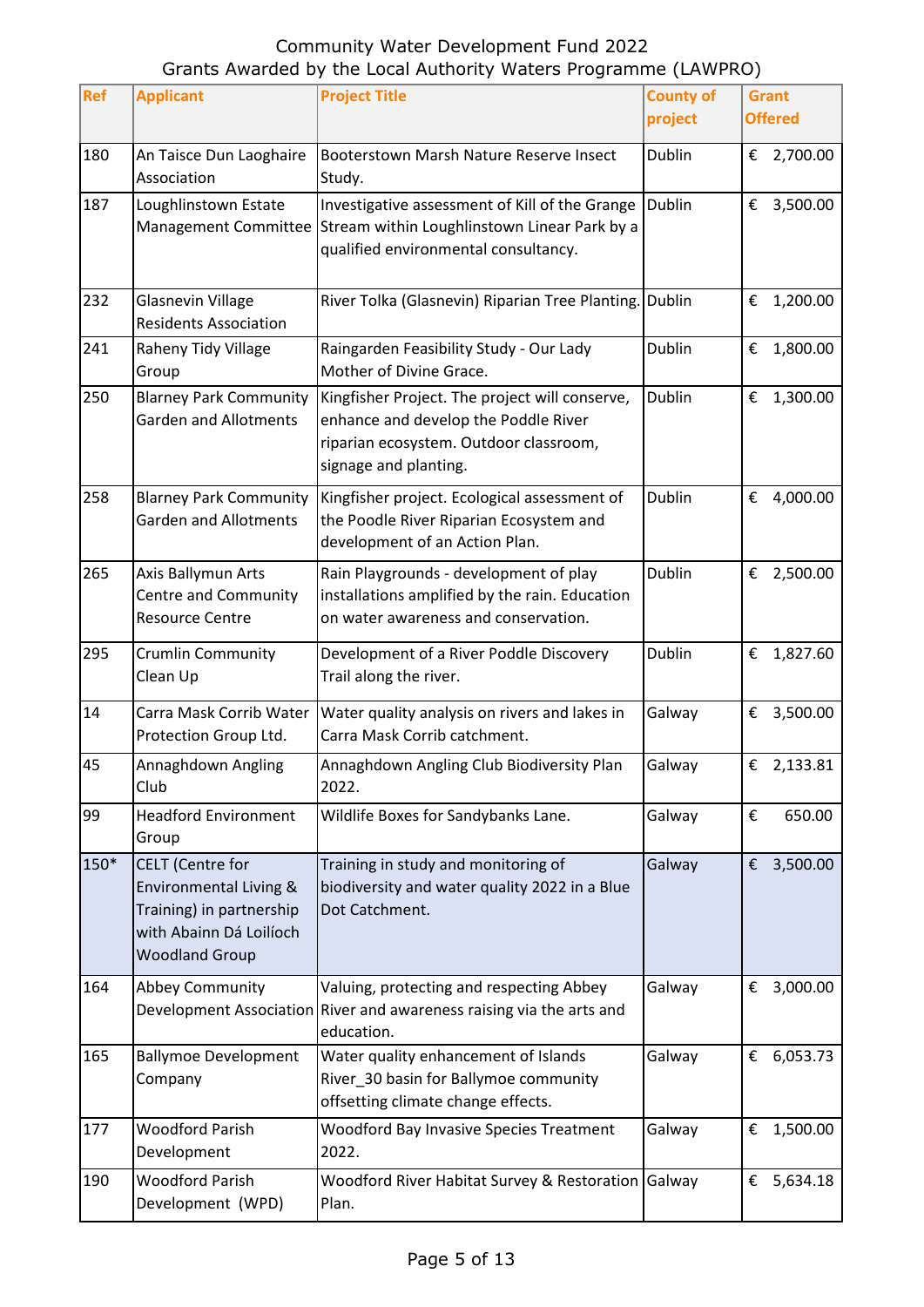| Ref | <b>Applicant</b>                                       | <b>Project Title</b>                                                                                                                                 | <b>County of</b><br>project | <b>Grant</b><br><b>Offered</b> |
|-----|--------------------------------------------------------|------------------------------------------------------------------------------------------------------------------------------------------------------|-----------------------------|--------------------------------|
| 204 | Corrib Beo                                             | Corrib Community Festival and Trails via<br>guided walks and cultural events around the<br>Corrib.                                                   | Galway                      | € 3,510.00                     |
| 215 | Corrib Beo / EcoEd4All                                 | Citizen Science Project involving the purchase<br>of kick sampling material and schools<br>engagement.                                               | Galway                      | 2,932.90<br>€                  |
| 228 | Tuam TidyTown                                          | A sketchbook towards full handbook Citizen<br>Science Score Idex for Greenschool Secondary<br>teachers and a Story of the River<br>Competition 2022. | Galway                      | 1,028.00<br>€                  |
| 257 | Glinsk Creggs GWS Co-op<br>Soc Ltd                     | Water Detectives - an ecologist will introduce<br>local school children to pond bug life.                                                            | Galway                      | 2,815.72<br>€                  |
| 261 | Cuan Beo Environmental<br><b>CLG</b>                   | Community Education on the Fresh Water<br>Environmental Challenges affecting the<br>Marine Ecosystem in Galway Bay.                                  | Galway                      | €<br>2,647.35                  |
| 57  | <b>Transition Kerry</b>                                | Enhancement of Public Eco Park by ensuring<br>actions to improve water quality & educate<br>all the community on its inherent value.                 | Kerry                       | 7,000.00<br>€                  |
| 62  | Knocknagoshel Tidy<br><b>Towns Committee</b>           | Restoration and enhancement of a section of Kerry<br>the Owveg River ("Aggie's Inch) in the Parish<br>of Knocknagoshel, County Kerry.                |                             | €<br>1,100.00                  |
| 126 | <b>Castleisland Tidy Towns</b>                         | Castleisland Community Riparian Planting<br>Project (native bare root trees) along the<br>River Maine.                                               | Kerry                       | €<br>4,000.00                  |
| 200 | <b>Ballydribeen Residents</b><br>Association           | Reduce and eliminate dumping along the<br>river by promoting the biodiversity value of<br>the river, by making it a local amenity.                   | Kerry                       | 3,150.00<br>€                  |
| 235 | <b>Currow Rural</b><br>Development                     | Currow wildlife sanctuary - management of<br>invasive species and develop a biodiversity<br>action plan.                                             | Kerry                       | €<br>1,200.00                  |
| 251 | <b>Asdee Community</b>                                 | Environmental Impact & Structural Survey for Kerry<br>Development Association the proposed Asdee River Walk.                                         |                             | 3,000.00<br>€                  |
| 262 | <b>Maharees Conservation</b><br><b>Association CLG</b> | Corralougha, Fahamore Seaweed Survey.                                                                                                                | Kerry                       | €<br>500.00                    |
| 91  | Naas Tidy Towns                                        | Educational and awareness signage designed<br>by local children about biodiversity and<br>climate change.                                            | Kildare                     | €<br>952.44                    |
| 146 | Monasterevin Tidy<br><b>Towns CLG</b>                  | A survey of wildflowers along a community<br>managed stretch of the River Barrow in<br>Monasterevin.                                                 | Kildare                     | €<br>1,800.00                  |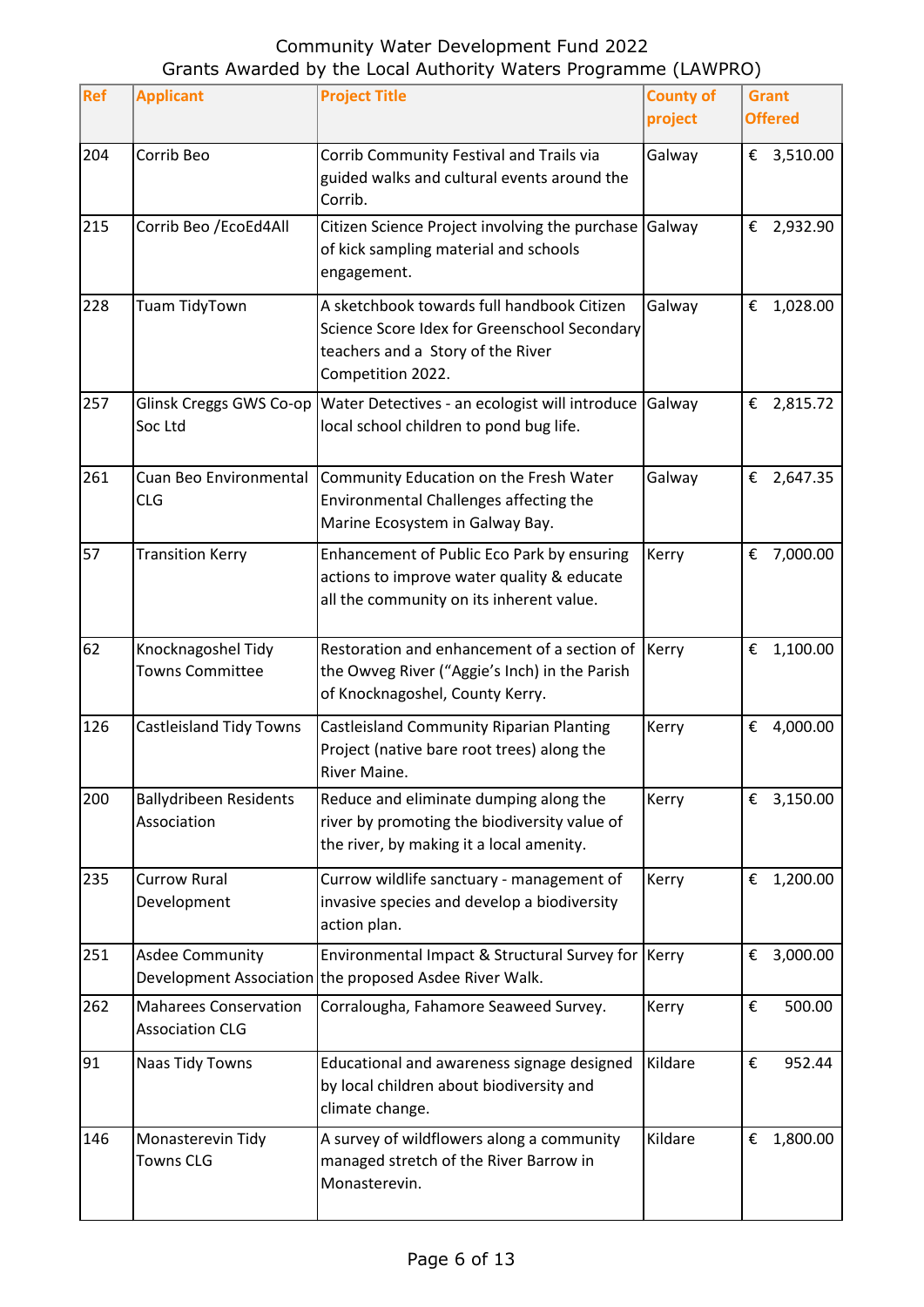| Ref | <b>Applicant</b>                                    | <b>Project Title</b>                                                                                                                                             | <b>County of</b><br>project | <b>Grant</b><br><b>Offered</b> |
|-----|-----------------------------------------------------|------------------------------------------------------------------------------------------------------------------------------------------------------------------|-----------------------------|--------------------------------|
|     |                                                     |                                                                                                                                                                  |                             |                                |
| 169 | Naas Tidy Towns                                     | Kingfisher Nestbox Project - purchase of<br>Kingfisher nest boxes.                                                                                               | Kildare                     | €<br>500.00                    |
| 178 | Rathangan Tidy Towns                                | River Biodiversity and Water Quality<br>Workshops.                                                                                                               | Kildare                     | €<br>500.00                    |
| 264 | Barrow Blueway @<br>Monasterevin                    | Barrow Blueway Water Refill stations - supply<br>& install of 1 x water refill station along the<br>Barrow Blueway in Monasterevin.                              | Kildare                     | 2,250.00<br>€                  |
| 285 |                                                     | Sallins Biodiversity Group   Community Engagement Water Quality and<br>Biodiversity Workshops.                                                                   | Kildare                     | €<br>1,546.75                  |
| 292 | Thomastown Community<br><b>River Trust</b>          | Weir Pool Swimming Pool: Infrastructure<br>repair and installation, facilities upgrade.                                                                          | Kilkenny                    | €<br>2,000.00                  |
| 9   | Camross Parish                                      | Urgent flood and riparian management on<br>Development Association the Little Delour River in Camross Community<br>Park.                                         | Laois                       | 861.00<br>€                    |
| 142 | Killeshin Waterworks<br>Committee                   | Perimeter fencing of amenity and water body Laois<br>for protection from livestock and<br>enhancement for visitors.                                              |                             | 2,500.00<br>€                  |
| 263 | Nore River Catchment<br>Trust                       | Water quality and natural heritage<br>interpretative signage at White Horses River<br>Park, Mountrath.                                                           | Laois                       | €<br>4,500.00                  |
| 75  | The Organic Centre                                  | Biodiversity workshops and signage.                                                                                                                              | Leitrim                     | €<br>1,000.00                  |
| 90  | Leitrim Sustainable Farm<br>Group C/O Leitrim Co    | Water Quality Awareness and Training for<br>Sustainable Farming in Leitrim.                                                                                      | Leitrim                     | 3,000.00<br>€                  |
| 195 | <b>Bee Park Community</b><br><b>Resource Centre</b> | Raising Awareness of Water Quality and<br>Biodiversity in North Leitrim.                                                                                         | Leitrim                     | 2,206.96<br>€                  |
| 44  | 14th Limerick Murroe-<br><b>Boher Scout Group</b>   | Nets, Camera, Action! A Survey of the<br>Dooglasha River by Murroe-Boher Cub<br>Scouts.                                                                          | Limerick                    | €<br>500.00                    |
| 47  | Askeaton/Ballysteen<br><b>Community Council</b>     | Askeaton Ballysteen Community Water<br>Conservation Project.                                                                                                     | Limerick                    | €<br>1,200.00                  |
| 52  | - T/A Ilen Marine School                            | A K Ilen Company Limited Wild Water Project is an educational project<br>fostering local and national awareness of wild<br>water on the Lower River Shannon SAC. | Limerick                    | 6,030.00<br>€                  |
| 138 | <b>Ballyhoura Development</b><br><b>CLG</b>         | Identifying Riparian Invasive Species in the<br>Ballyhoura Development catchment area.                                                                           | Limerick                    | €<br>1,500.00                  |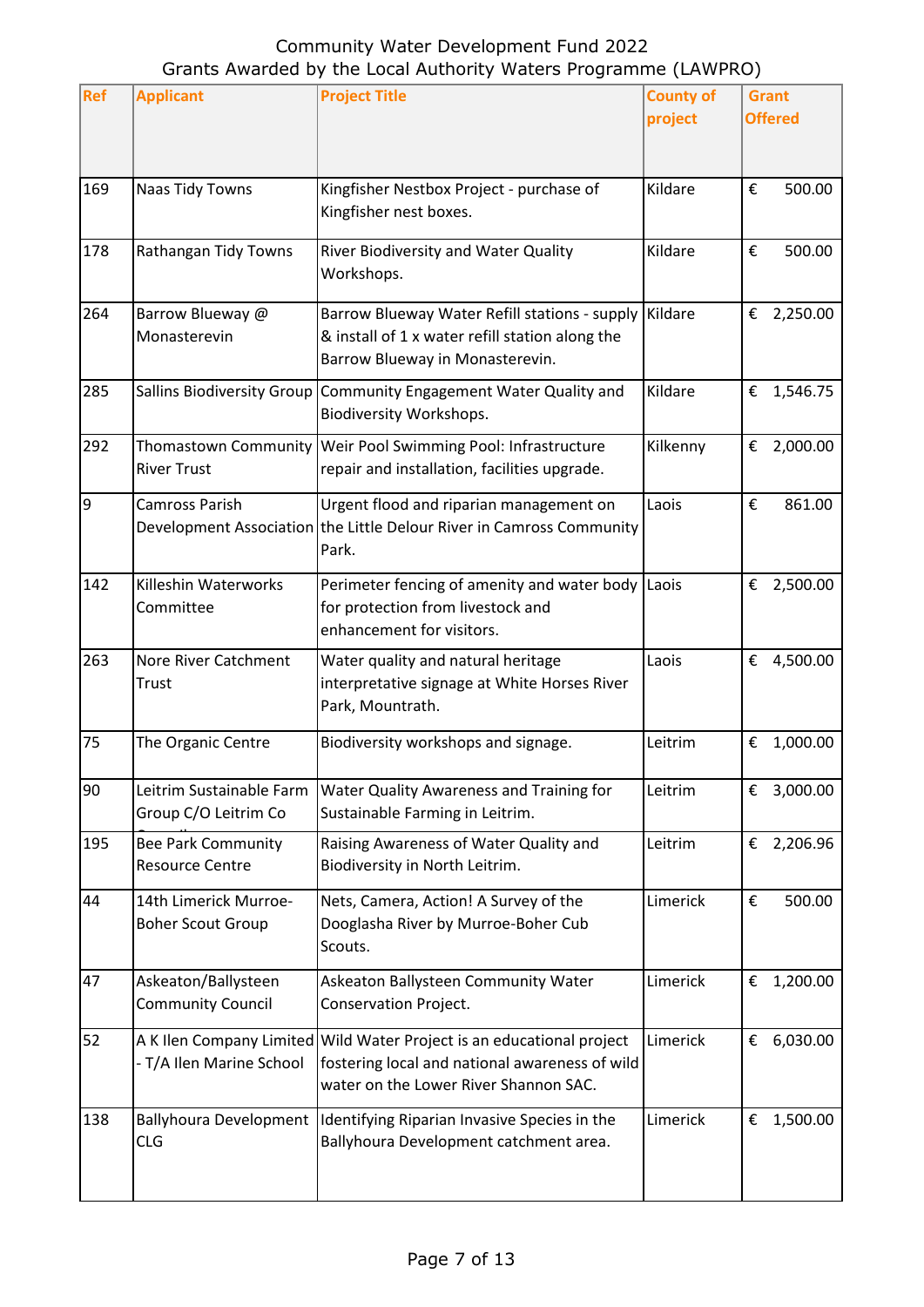| <b>Ref</b>       | <b>Applicant</b>                                                                               | <b>Project Title</b>                                                                                                                                         | <b>County of</b><br>project | <b>Grant</b><br><b>Offered</b> |
|------------------|------------------------------------------------------------------------------------------------|--------------------------------------------------------------------------------------------------------------------------------------------------------------|-----------------------------|--------------------------------|
| 168              | Limerick Bat Group                                                                             | Bats and Water - an assessment of the<br>benefits of aquatic macroinvertebrates as a<br>food source for bats and the riparian area as<br>a habitat for bats. | Limerick                    | €<br>936.51                    |
| 175              | <b>Curraghgour Boat Club</b>                                                                   | Educational Project on the Traditions of<br>Limerick's City River Life - Boat building,<br>Riverine knowledge, and sustainability.                           | Limerick                    | 1,500.00<br>€                  |
| 229              | <b>Castleconnell Tidy Towns</b><br>(in association with<br>Castleconnell River<br>Association) | Hermitage Stream Habitat Improvement<br>Works (which builds on last year's eDNA<br>project and key findings)                                                 | Limerick                    | €<br>2,748.75                  |
| 233              | <b>Knocklong Girl Guides</b>                                                                   | Knocklong Girl Guides - River Citizen Science<br>& Train the Trainer Workshops.                                                                              | Limerick                    | €<br>500.00                    |
| 259              | Maigue Rivers Trust                                                                            | Giant Hogweed Treatment Programme on the Limerick<br>Morning Star River.                                                                                     |                             | €<br>2,821.75                  |
| $\mathbf{1}$     | <b>Edgeworthstown District</b><br>Clg                                                          | The Green Recreational Park river habitat<br>Development Association enhancement and awareness project<br>incorporating the Black River.                     | Longford                    | 2,500.00<br>€                  |
| 80               | Newtownforbes Tidy<br>Towns                                                                    | Biodiversity signage for the Newtownforbes<br>Playground and Community Garden.                                                                               | Longford                    | € 2,177.50                     |
| 183              | <b>Omeath District</b><br>Development CLG                                                      | Omeath Schools Freshwater Water Citizen<br>Science Programme.                                                                                                | Louth                       | €<br>500.00                    |
| 286              | Dundalk Tidy Towns                                                                             | Ramparts River - Initial Options Assessment -<br>Ecological Study of the Ramoarts River,<br>Dundalk.                                                         | Louth                       | €<br>4,500.00                  |
| $\boldsymbol{6}$ | Lough Carra Catchment<br>Association                                                           | Lough Carra's waterlife (aquatic/terrestrial<br>form), ecologist guided, hands-on lakeshore<br>experience for local schools and community.                   | Mayo                        | €<br>4,000.00                  |
| 12               | Decarbonise Westport &<br><b>Westport Tidy Towns</b>                                           | Seagrass Survey Project at Clew Bay.                                                                                                                         | Mayo                        | 2,000.00<br>€                  |
| 24               | Mulranny Environmental<br>Group                                                                | Bunahowna River Nature Corridor - site<br>assessment by an ecologist.                                                                                        | Mayo                        | €<br>500.00                    |
| 29               | Baile slachtmhar Beal an<br>Mhuirthead / Belmullet<br><b>Tidy Towns</b>                        | Water walk / Slí Uisce - storyboard, planting,<br>walkway markers.                                                                                           | Mayo                        | €<br>1,420.00                  |
| 32               | <b>Belcarra Tidy Towns</b>                                                                     | Creating a Blue Dot Way between the<br>Belcarra Riverside Walk and Walshpool Lake.                                                                           | Mayo                        | 1,000.00<br>€                  |
| 54               | Glencorrib & Cross<br>Anglers                                                                  | Ballynalty river Riperian zone protection -<br>planting.                                                                                                     | Mayo                        | €<br>1,450.00                  |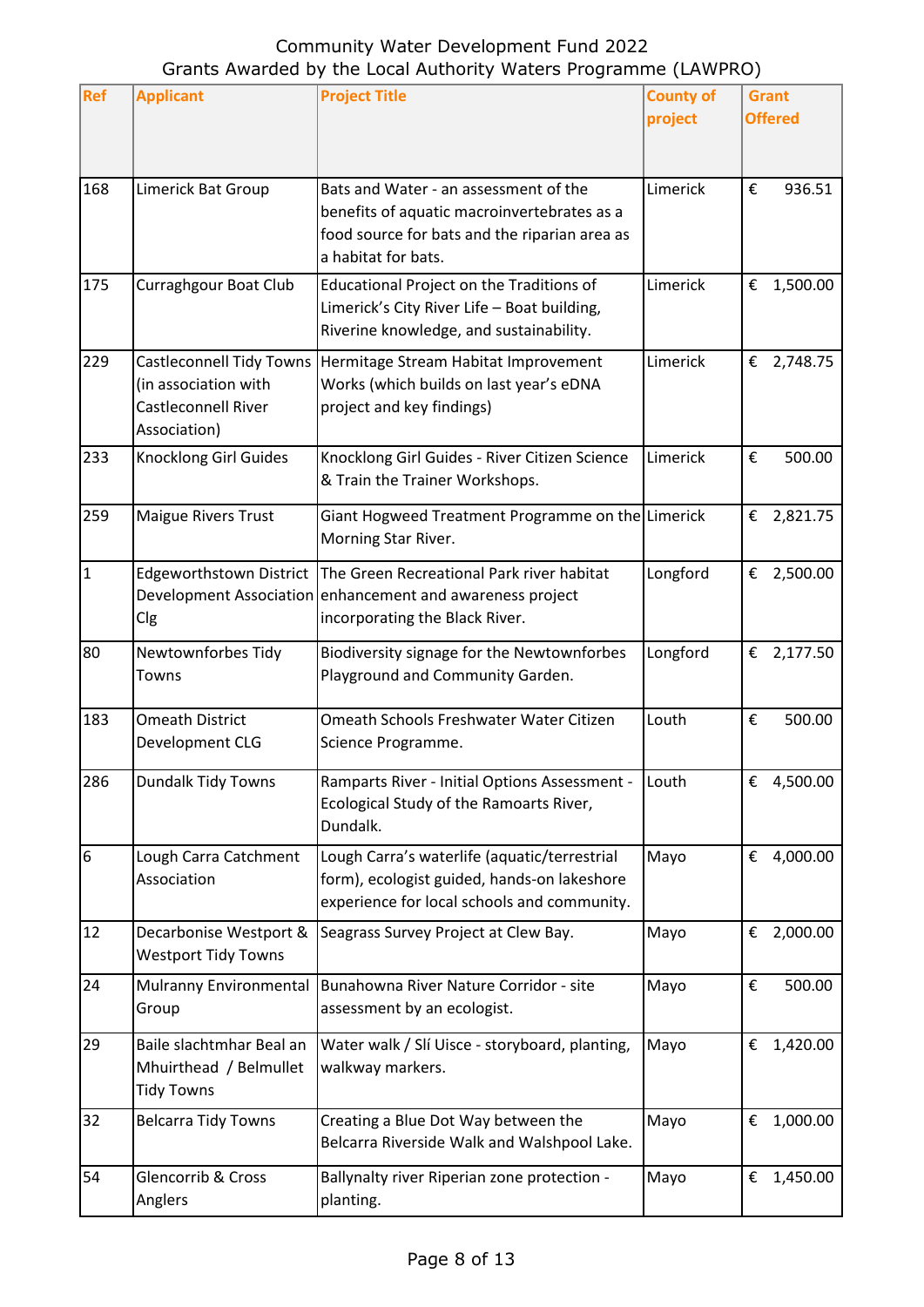| Ref | <b>Applicant</b>                                                   | <b>Project Title</b>                                                                                                                                                   | <b>County of</b><br>project | <b>Grant</b><br><b>Offered</b> |
|-----|--------------------------------------------------------------------|------------------------------------------------------------------------------------------------------------------------------------------------------------------------|-----------------------------|--------------------------------|
| 61  | <b>River Moy Trust</b>                                             | Pollagh River fencing project.                                                                                                                                         | Mayo                        | €<br>5,500.00                  |
| 109 | <b>Bonniconlon Village</b><br><b>Enhancement and Tidy</b><br>Towns | Stream improvement for biodiversity reasons<br>in our community - removal of conifers from<br>along a stream to be replaced by native<br>pollinator friendly planting. | Mayo                        | €<br>3,000.00                  |
| 125 | <b>Bohola Community Park</b><br>Committee                          | Pond creation for Bohola Community<br><b>Biodiversity Park.</b>                                                                                                        | Mayo                        | 5,000.00<br>€                  |
| 159 | Mayo Gaels GAA Club                                                | Mayo Abbey stormwater management and<br>Wetland development.                                                                                                           | Mayo                        | €<br>4,200.00                  |
| 174 | River Moy Search and<br>Rescue Ballina CLG                         | Enhancement of Enormous Tufa Habitat /<br>Clearance of Scrub.                                                                                                          | Mayo                        | €<br>4,603.00                  |
| 188 | <b>Ballyhaunis Community</b><br>Council Clg                        | Annagh/Cartron Basin Habitat: Feasability<br>study incorporating a habitat management<br>plan to assess rehabilitation of the lake.                                    | Mayo                        | 2,096.00<br>€                  |
| 210 | Castlebar Tidy Towns                                               | Bee Way: Educate, Protect, Restore the Flora<br>and Fauna on the Lough Lannagh - Turlough<br>Greenway. Completion of Ecological Survey.                                | Mayo                        | 4,413.24<br>€                  |
| 248 | Lough Carra Catchment<br>Association                               | Restoration of Ballintubber Waterbody<br>Riverbank via fencing and and installation of<br>cattle water drinkers.                                                       | Mayo                        | €<br>2,000.00                  |
| 288 | <b>Straide Community</b><br>Development Group<br>(SCDG)            | Straide Spring Wells - water testing.                                                                                                                                  | Mayo                        | 500.00<br>€                    |
| 60  |                                                                    | Alpha Dive Sub Aqua Club Water Quality and Sub Sea Awareness - A<br>Community Engagement Programme With<br>Citizen Science And Beach Cleans.                           | Meath                       | €<br>606.52                    |
| 82  | Athboy Tidy Towns<br>Association                                   | Athboy - Old Pump house water conservation Meath<br>project.                                                                                                           |                             | €<br>600.00                    |
| 167 | Wild About Navan                                                   | Urban Rain Gardens for Navan.                                                                                                                                          | Meath                       | €<br>1,395.00                  |
| 221 | Gaelic Woodland Project                                            | Community Action Against Invasive Species -<br>plan to remove invasive species from the<br>bank and prevent tunneling.                                                 | Meath                       | €<br>3,627.45                  |
| 230 | Duleek Tidy Towns                                                  | Plants, bat boxes and biodiversity awareness<br>raising.                                                                                                               | Meath                       | 1,300.00<br>€                  |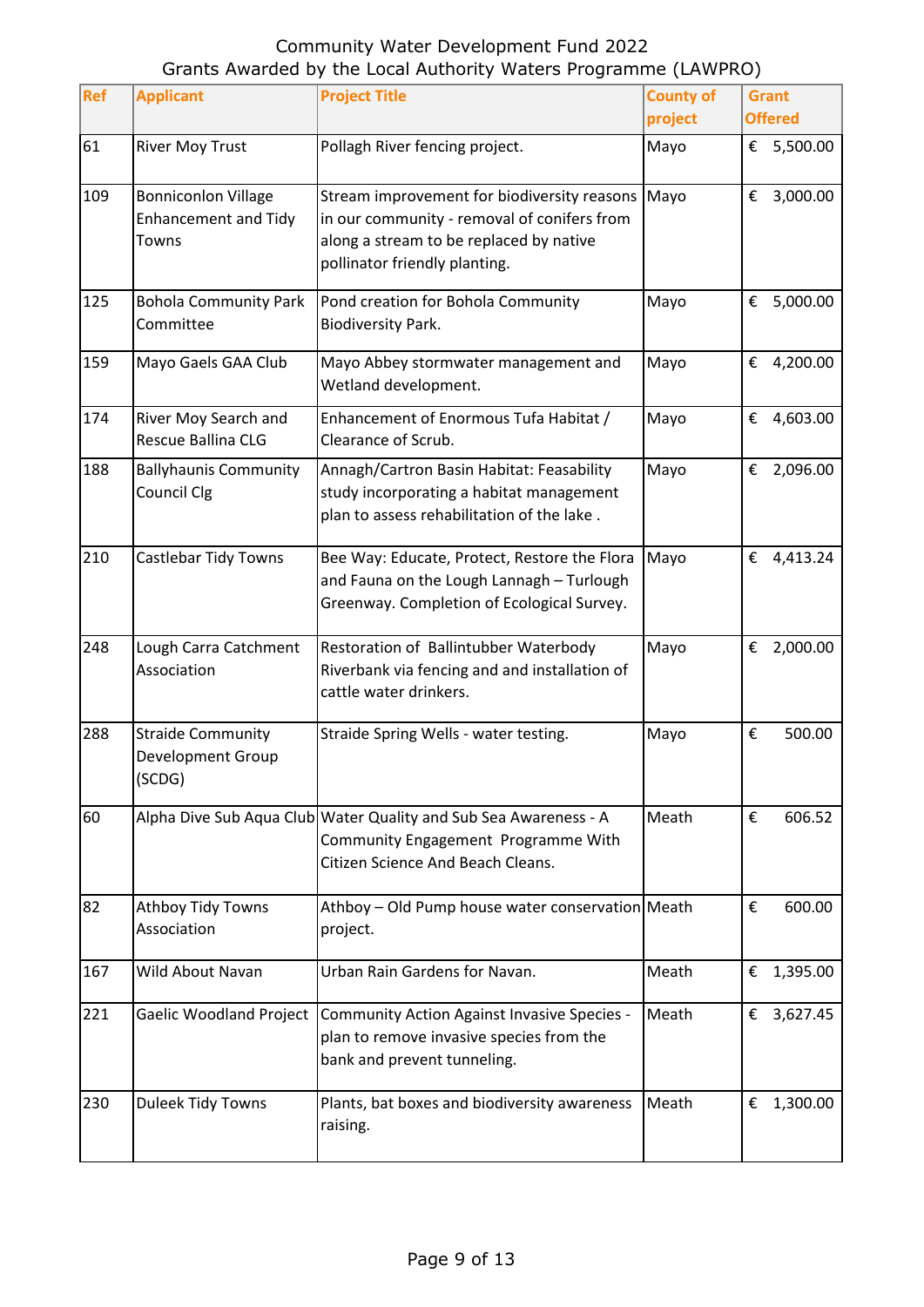| Ref | <b>Applicant</b>                                             | <b>Project Title</b>                                                                                                                                                                          | <b>County of</b><br>project | <b>Grant</b><br><b>Offered</b> |
|-----|--------------------------------------------------------------|-----------------------------------------------------------------------------------------------------------------------------------------------------------------------------------------------|-----------------------------|--------------------------------|
| 112 | <b>Tydavnet Group Water</b><br>Scheme Ltd                    | Equipping the Knocknagrave Environment<br><b>Education Centre: Consultancy Services &amp;</b><br><b>Guidance Document Report.</b>                                                             | Monaghan                    | € 3,500.00                     |
| 182 | Glaslough Tyholland<br>Group Water Scheme                    | Killy Lough / Mountain Water Source<br>Protection Project - Survey to document<br>pressures and solutions. Implementation will<br>lead to a bigger application for funding<br>through LEADER. | Monaghan                    | 5,200.00<br>€                  |
| 220 | Scheme                                                       | Stranooden Group Water Stranooden Source Protection - Tree Planting. Monaghan                                                                                                                 |                             | € 2,755.50                     |
| 252 | Monaghan Tidy Towns                                          | Monaghan Canal Invasive Species Removal.                                                                                                                                                      | Monaghan                    | €<br>5,756.00                  |
| 276 | Monaghan Tidy Towns                                          | Monaghan Canal Clean Up.                                                                                                                                                                      | Monaghan                    | 1,000.00<br>€                  |
| 283 | Monaghan Tidy Towns                                          | Monaghan Waterways Video.                                                                                                                                                                     | Monaghan                    | €<br>500.00                    |
| 104 | Clonbullogue<br>Development Association around Clonbullogue. | Ecological Survey of the River Figile in and                                                                                                                                                  | Offaly                      | 2,000.00<br>€                  |
| 184 | <b>Geashill Tidy Towns</b>                                   | Geashill Wetlands & Raingarden Information<br>Board & Signage (Phase 2 of project).                                                                                                           | Offaly                      | €<br>1,200.00                  |
| 273 | Ferbane Tidy Towns                                           | <b>Observing Moyclare Water Tower including</b><br>photography exhibition.                                                                                                                    | Offaly                      | €<br>500.00                    |
| 289 | Clara Heritage Society                                       | Phase two of river development - Feasibility<br>Study to incorporate a footbridge into<br>existing plans for a river walk.                                                                    | Offaly                      | 2,000.00<br>€                  |
| 290 | Clara Heritage Society                                       | Sustainable Drainage (SuDS) Masterplan for<br>the Brosna River.                                                                                                                               | Offaly                      | € 20,233.80                    |
| 20  | Loughglynn and District<br>Angling Club                      | Loughglynn Lake Enhancement together with<br>Dam Restoration.                                                                                                                                 | Roscommon                   | €<br>1,500.00                  |
| 121 | Portrun Development<br>Assoc CLG                             | Shoreline and waterbody pollution<br>investigation with emphasis on plastic waste<br>at Portrunny Bay-raising awareness on<br>impacts.                                                        | Roscommon                   | 3,000.00<br>€                  |
| 173 | Keadue Tidy Towns                                            | Materials for planter box for pollinating<br>friendly plants, using collected roof water,<br>employ an ecologist to do water survey.                                                          | Roscommon                   | €<br>700.00                    |
| 208 | Suck Valley Way                                              | Water Craft Course - two day course on the<br>River Suck.                                                                                                                                     | Roscommon                   | € 2,500.00                     |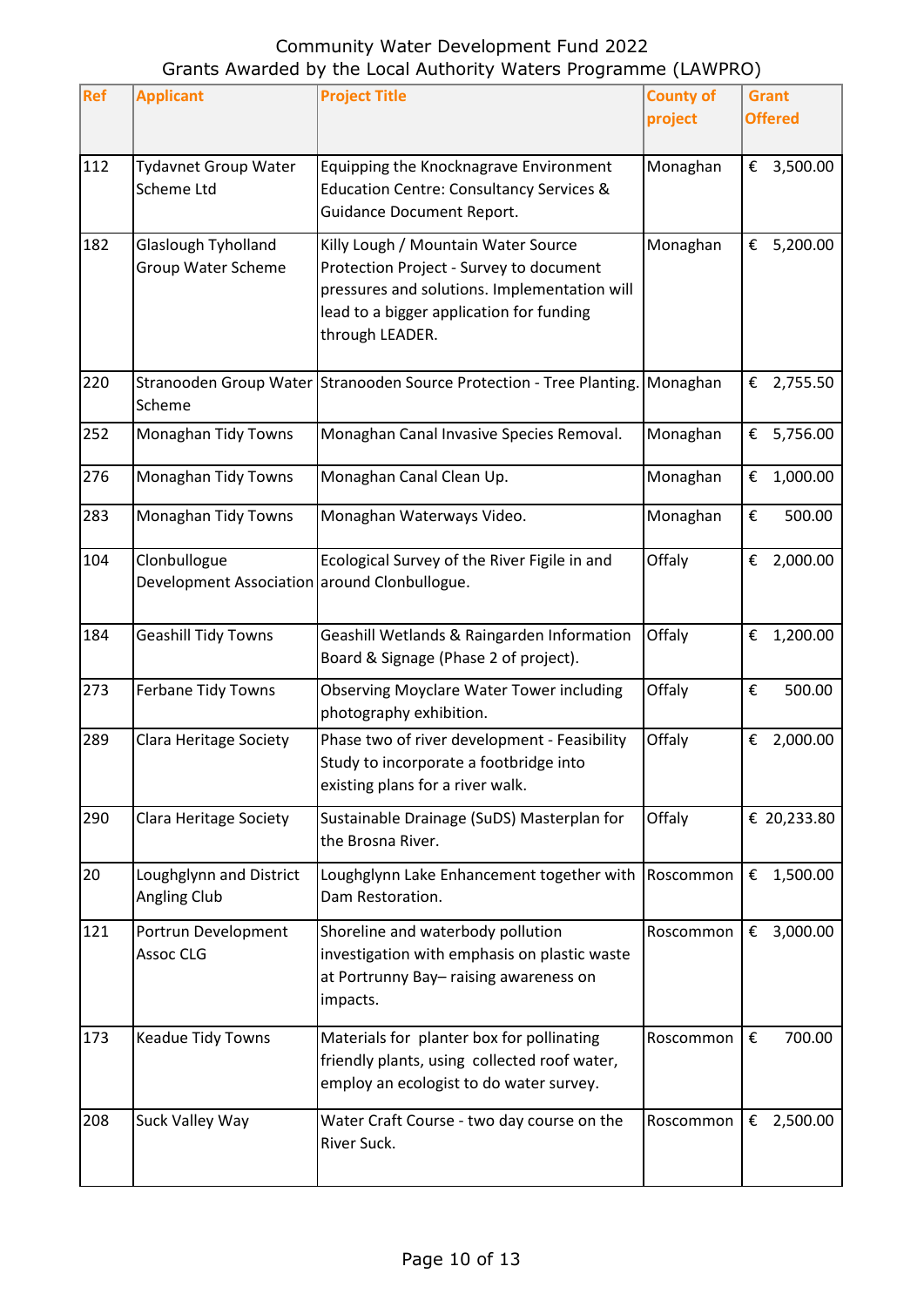| <b>Ref</b> | <b>Applicant</b>                                                                   | <b>Project Title</b>                                                                                                                       | <b>County of</b><br>project | <b>Grant</b><br><b>Offered</b> |
|------------|------------------------------------------------------------------------------------|--------------------------------------------------------------------------------------------------------------------------------------------|-----------------------------|--------------------------------|
| 37         | <b>Tireragh Community</b><br>Support Ltd                                           | Delivery of 8 Water Cycle workshops to 8<br>local schools situated in catchment area of<br>Bellawaddy River (approx 120 children).         | Sligo                       | 1,000.00<br>€                  |
| 43         | Sligo Branch BirdWatch<br>Ireland                                                  | A Celebration of Sligo's Pristine Waterways.                                                                                               | Sligo                       | €<br>540.00                    |
| 72         | <b>Dromore West Village</b><br><b>Enhancement Committee</b>                        | Dunneill River Walk Maintenance - Phase 4.                                                                                                 | Sligo                       | € 3,290.00                     |
| 153        | <b>Sligo Tidy Towns</b>                                                            | Removal of Fallen Tree and landscaping of<br>retaining wall at Kempten Parade Sligo.                                                       | Sligo                       | € 4,000.00                     |
| 154        | <b>Ballintrillick</b><br><b>Environmental Group</b><br>T/A The Benwiskin<br>Centre | Discovering the Biodiversity of our Local<br>Waterways via nature walks and talks.                                                         | Sligo                       | €<br>650.00                    |
| 214        | <b>Cranmore Community</b><br><b>Cooperative Society</b>                            | Cranmore Community Water Project - where<br>our water comes from, where it goes and<br>why it matters: a creative conservation<br>project. | Sligo                       | € 4,174.91                     |
| 227        | Kilfree Holy Well<br><b>Restoration Committee</b>                                  | Kilfree Holy Well Restoration.                                                                                                             | Sligo                       | 1,500.00<br>€                  |
| 23         | <b>Clonmel Junction Arts</b><br>Festival                                           | The River Junction: Eco Showboat and<br>Unseen. River Suir events during the Festival.                                                     | Tipperary                   | €<br>2,000.00                  |
| 27         | Cabragh Wetlands<br>development Trust                                              | Cabragh Wetlands Habitat Management Plan. Tipperary                                                                                        |                             | €<br>3,000.00                  |
| 48         | Golden Tidy Towns/<br><b>Golden Community</b><br><b>Enhancement Group</b>          | Commemoration and presentation of a<br>Salmon Sculpture on the banks of the River<br>Suir in Golden.                                       | Tipperary                   | €<br>531.23                    |
| 93         | Mullinahone Tidy Towns                                                             | Mullinahone Tidy Towns River Clean Up.                                                                                                     | Tipperary                   | €<br>500.00                    |
| 101        | <b>Ballynonty Community</b><br>Field                                               | Outdoor Nature Based Classroom.                                                                                                            | Tipperary                   | 750.00<br>€                    |
| 198        | Suircan Environmental<br>Ltd                                                       | River invasive mapping & action research.                                                                                                  | Tipperary                   | € 5,000.00                     |
| 223        | Association                                                                        | Ballinderry Development Lower Ballyfinboy River Enhancement Project Tipperary<br>(Phase III).                                              |                             | € 11,200.00                    |
| 274        | Kilsheelan Tidy Towns                                                              | Biodiversity Kilsheelan - Tree Planting.                                                                                                   | Tipperary                   | 1,000.00<br>€                  |
| 78         | <b>Cheekpoint Boat Owners</b><br>Association                                       | Cheekpoint Boat Owners Association - Water Waterford<br>Quality Team.                                                                      |                             | €<br>750.00                    |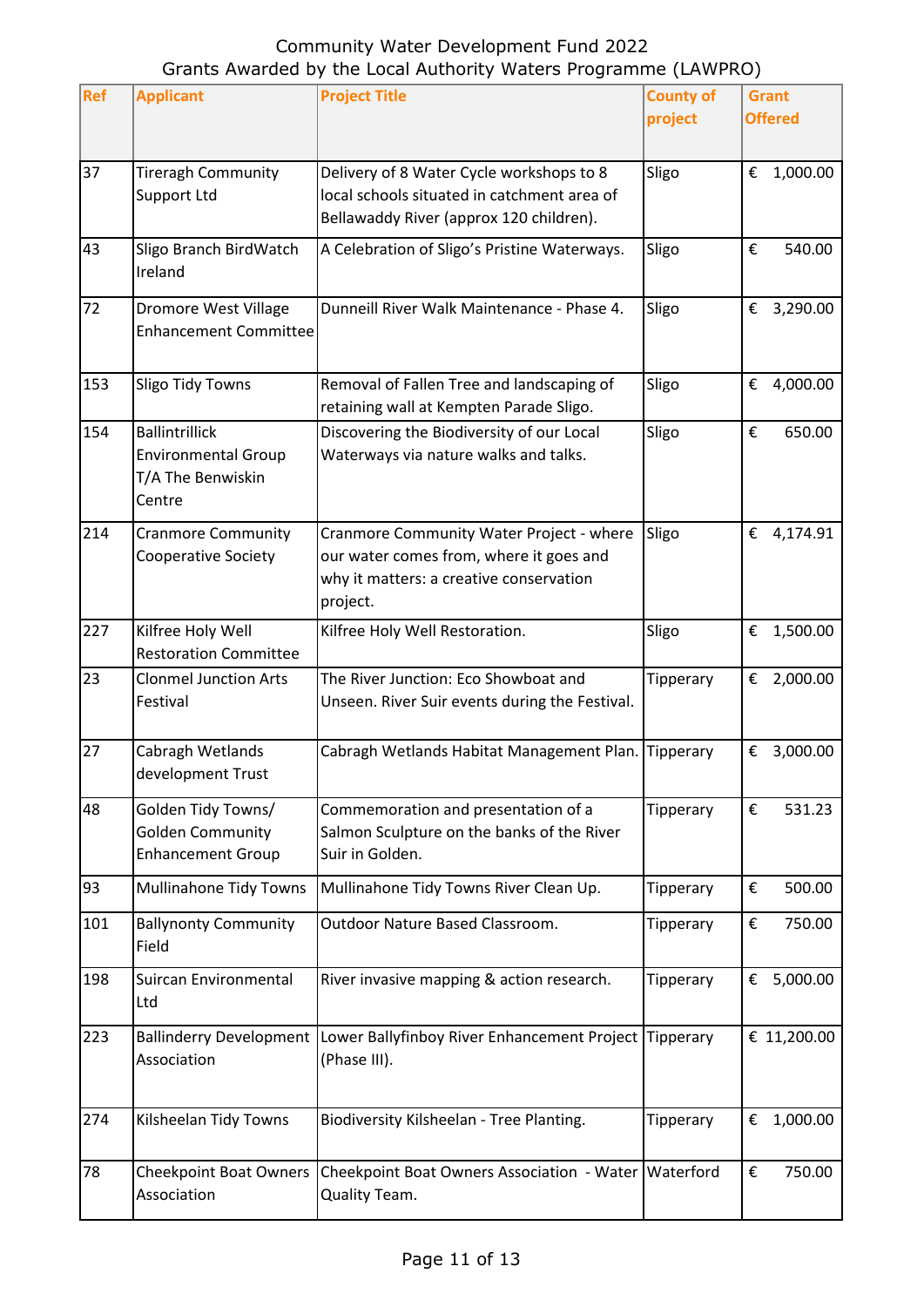| Ref | <b>Applicant</b>                                                                                | <b>Project Title</b>                                                                                                                                                      | <b>County of</b><br>project |   | <b>Grant</b><br><b>Offered</b> |
|-----|-------------------------------------------------------------------------------------------------|---------------------------------------------------------------------------------------------------------------------------------------------------------------------------|-----------------------------|---|--------------------------------|
| 86  |                                                                                                 | Multifarnham Tidy Towns River bank Maintenance in PAA Derryvarragh.                                                                                                       | Westmeath                   | € | 500.00                         |
| 110 | <b>Midland Amenity Park</b><br>CLG Dún na Sí Amenity<br>and Heritage Park Moate<br>Co Westmeath | Educational Workshops for Local Primary<br>Schools and to provide awareness signage re<br>preservation and protection of Turlough.                                        | Westmeath                   | € | 1,000.00                       |
| 157 |                                                                                                 | Milltownpass Tidy Towns Milltownpass Community Rivers Project<br>including kick sampling, bug safari, Ecoloical<br>Survey.                                                | Westmeath                   |   | € 2,500.00                     |
| 172 | <b>Mullingar Shamrocks</b><br>Healthy, Inclusive and<br>Green Club                              | Mullingar Shamrocks Green Clubs Organic<br>Weed Maintenance and partnership project<br>with Mullingar Tidy Towns and Men's Shed.                                          | Westmeath                   | € | 3,804.88                       |
| 205 | Lough Ennell Trout<br><b>Preservation Association</b>                                           | Lough Ennell catchment management event<br>and water quality investigations.                                                                                              | Westmeath                   | € | 4,470.00                       |
| 238 | <b>Athlone Canal Heritage</b><br>Committee                                                      | Athlone Canal Awareness Event 2022.                                                                                                                                       | Westmeath                   |   | € 2,200.00                     |
| 294 | Lough Ennell Trout<br><b>Preservation Association</b><br>(LETPA)                                | Solar Pump drinkers from Lough Ennell Shore<br>to Dysart Village.                                                                                                         | Westmeath                   | € | 4,050.00                       |
| 35  | <b>Kilmore Community</b><br>Develop                                                             | Ecological Survey Kilmore Quay.                                                                                                                                           | Wexford                     | € | 990.00                         |
| 42  | Ahare River and<br>Biodiversity<br>Development Group                                            | Ahare River & Biodiversity Development<br>Group 2022 including ecological assessment<br>of the Lower River and Estuary; planting;<br>signage; biodiversity talk and book. | Wexford                     |   | € 7,500.00                     |
| 85  | Gap Tidy Towns and<br>Heritage Group                                                            | River Bann Community Project - Phase 1:<br><b>Invasive Plants Mapping and Management</b><br>Feasibility Raheenlagh to Hollyfort Co.<br>Wexford.                           | Wexford                     |   | € 3,951.20                     |
| 102 | Duncannon Blue Flag<br>Farming & Communities<br>Scheme                                          | Raising awareness on the Curraghmore River<br>from a water quality/ecology perspective.                                                                                   | Wexford                     | € | 2,000.00                       |
| 114 | Courtown Community<br>Council                                                                   | Ounavarra Clean Water Campaign via<br>community events and water quality testing<br>in a Priority Area for Action.                                                        | Wexford                     | € | 3,000.00                       |
| 13  | An Oige Knockree<br><b>Conservation Group</b>                                                   | An Oige Knockree Conservation Water<br>Quality Improvement through planting and<br>kick sampling.                                                                         | Wicklow                     | € | 1,853.00                       |